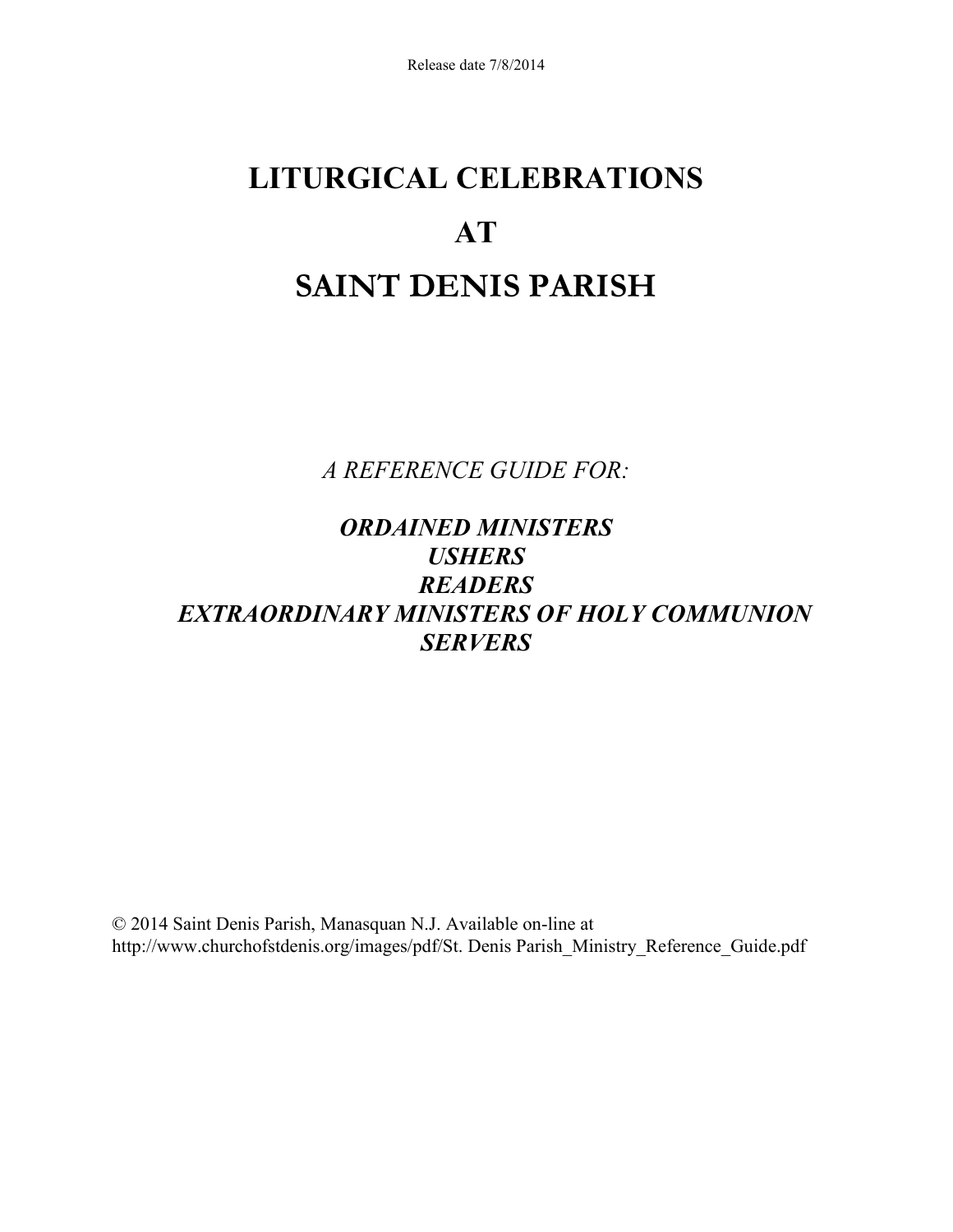# **Table of Contents**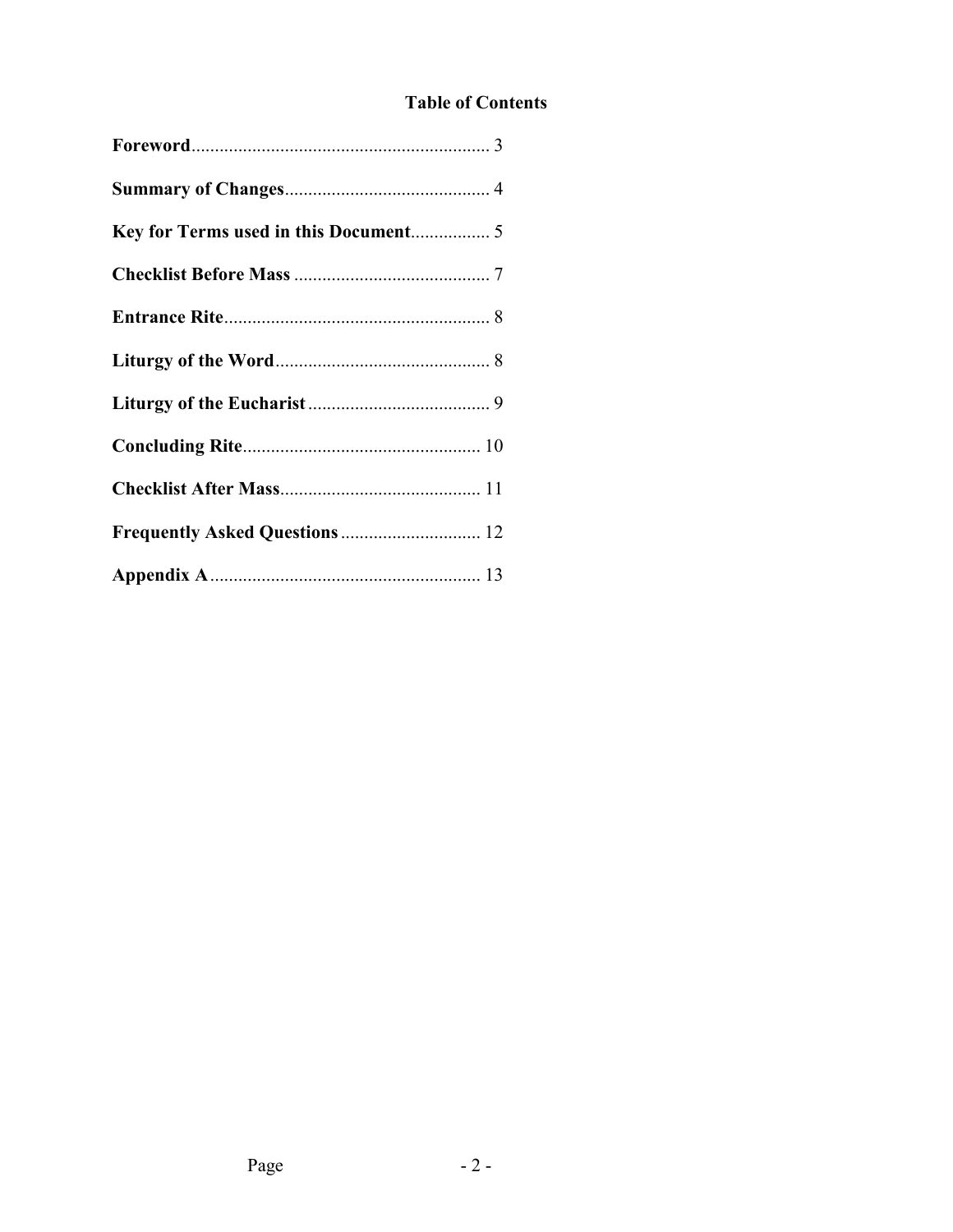#### **Foreword**

Thank you for making the commitment to serve as a Minister to the Holy Sacrifice of the Mass for Saint Denis Parish. This Reference Guide is intended to answer questions that you may have regarding procedures during the various parts of the Mass, and how the various Ministers are expected to respond based on Church law and parish tradition. *This guide is intended for reference only, it is not intended to be read in its entirety* (although, of course, you are quite welcome and encouraged to do so.)

It is important to remember that the celebration of the Eucharist is "the summit toward which the activity of the Church is directed; at the same time it is the font from which all her power flows" (*Constitution on the Sacred Liturgy* 10.) As such, it is the public prayer of the Church – no one should ever consider any Mass to be "their" Mass, be it either layperson or priest. Called upon to serve in ministry during the Mass, either through ordination or by commission, we must serve God and the people with dignity and humility. These guidelines are intended to direct our actions and our worship to God alone in accordance with the wishes of the Church, which Christ instituted to carry on his teachings upon this earth.

Please note that this is considered a "living document" and is subject to revision and correction. You will be notified if a more recent version has been posted and what changes have been made from previous editions.

-Fr. Ed Blanchett, Pastor.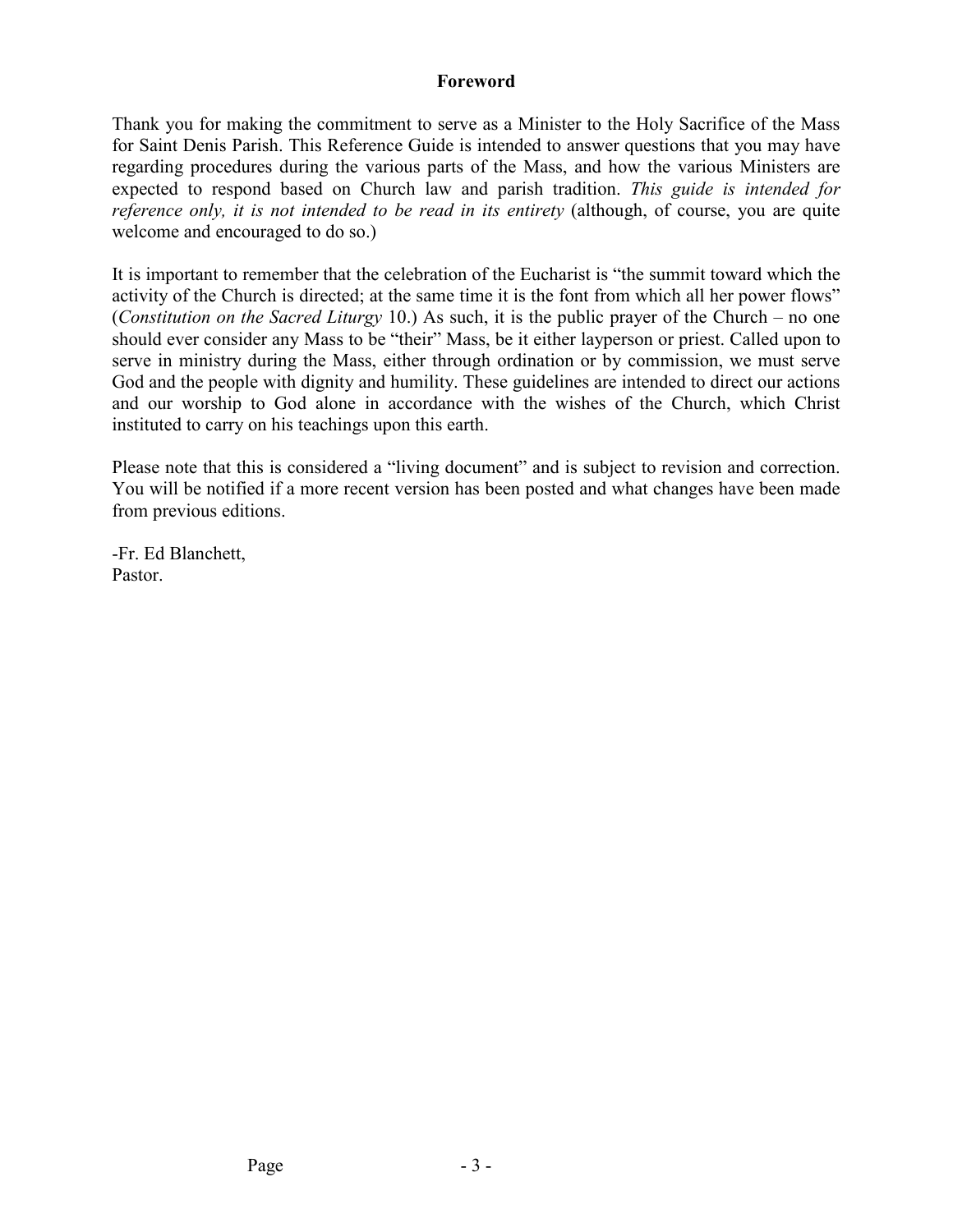# **Summary of Changes**

October 2012 – Initial release of document.

March 2013 – Added on-line reference, updated altar server role during Liturgy of the Eucharist, line-up order of EMHCs for reception of Blessed Sacrament and Precious Blood.

July 2014 – Updated to include differences in Our Lady Star of the Sea Beach Chapel (OLSS)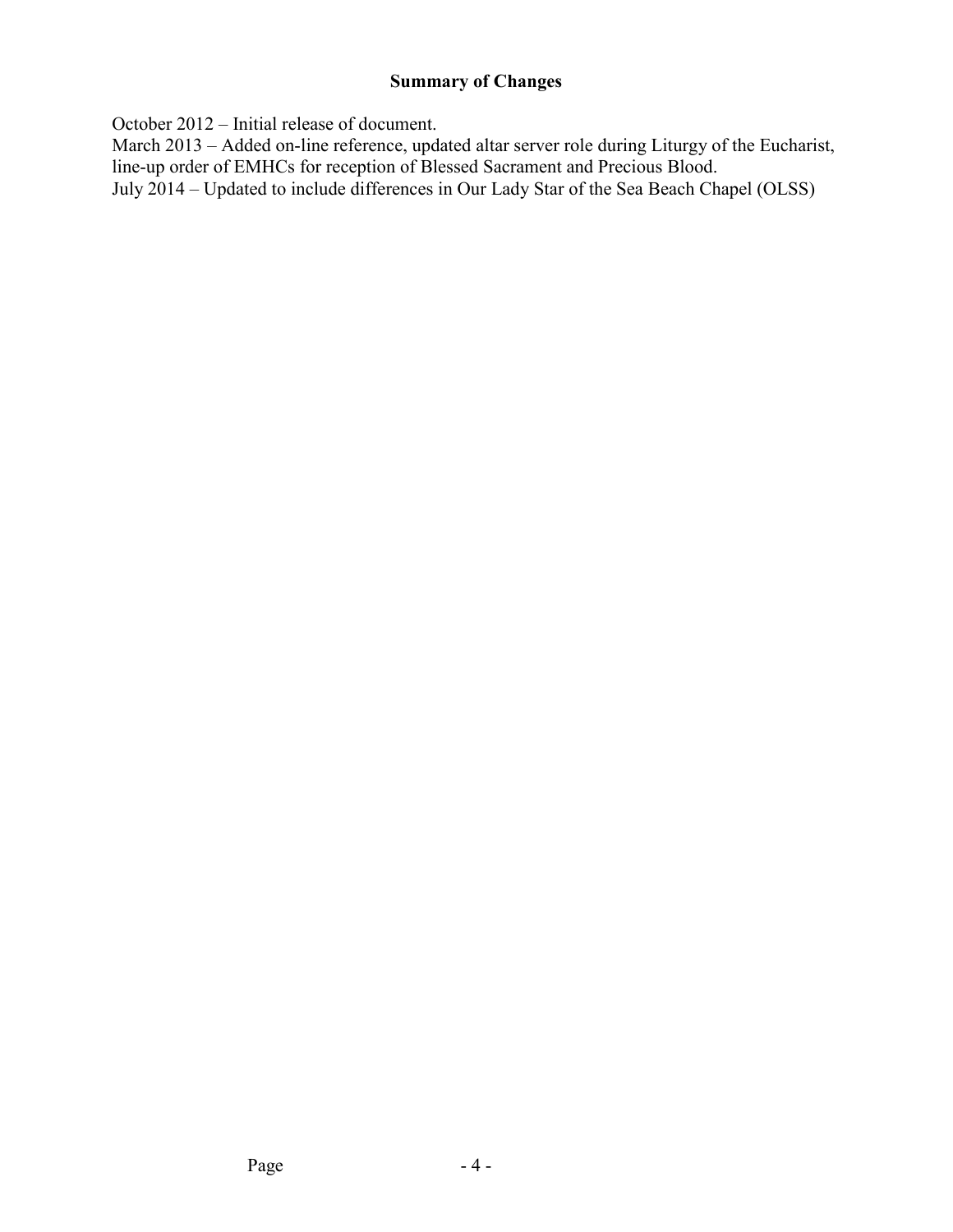#### **Key for Terms used in this Document**

**Altar** – the large central table used for celebration of the Mass

**Blessed Sacrament** – the term used to describe the bread after it has been consecrated by the Celebrant. It is the real and substantial Presence of Christ's sacramental Body

**Book of Gospels** – a large book which contains each Sunday's Gospel reading (different from the Lectionary, which contains all three readings.) It may be used by the Deacon or Celebrant to proclaim the Gospel

**Cantor** – the person who is leading the Congregation in the songs for the Mass

**Celebrant** – the priest who is celebrating the Mass. He may be accompanied by one or more other priests, or **Concelebrants**

**Chalice(s)** – the cup(s) used for the wine at Mass. There may be one for use by the Celebrant and up to four for use by the Extraordinary Ministers of Holy Communion

**Ciboria** – the containers used for the bread used in Communion. The singular of this word is **ciborium** 

**Congregation** – all other participants at Mass

**Corporal** – the large folded white cloth which is placed on the Altar on top of the Altar cloth and under the Chalice(s) and Ciboria. It is used in case any of the Precious Blood is spilled

**Credence table** – the side table where the Chalice(s), finger bowl and towel are placed before **Mass** 

**Cross** – the large processional Crucifix is carried by one of the Servers when processing in and out as well as when leading the people with the gifts for the Offertory to the Sanctuary

**EMHC** – Extraordinary Minister of Holy Communion, a layperson who has been commissioned by the Bishop to distribute the Blessed Sacrament to participants at Mass as well as those in hospitals, nursing homes and the homebound.

**Genuflect** – to go down on one knee, pause for a moment, and stand up again

**GIRM** – General Instructions of the Roman Missal, the set of liturgical directives that are given in the front of the Roman Missal

**Incense Boat** – a small container with a lid and tiny spoon, used for placing incense into the Thurible

**SDP** –Saint Denis Parish, which is comprised of two church buildings, *St. Denis* (SDC) and *Our Lady Star of the Sea* (OLSS)

**Lectionary** – a large book used by the Reader to proclaim the First and Second Readings and may be also used by the Deacon or Celebrant to proclaim the Gospel

**Ministers** – the collective name for the EMHCs, Readers and Servers

**OLSS** – Our Lady Star of the Sea Chapel, located at 554 East Main St. in Manasquan

**Predella** – the raised platform that the Altar, Ambo and Tabernacle are placed upon

**Pulpit** – the stands which are on either side of the Predella at SDC and in the Sanctuary at OLSS. The larger one is used to proclaim the Readings, Gospel and Homily, while the smaller one is used by the Cantor to lead the Congregation in songs. An older term for the pulpit is "Ambo"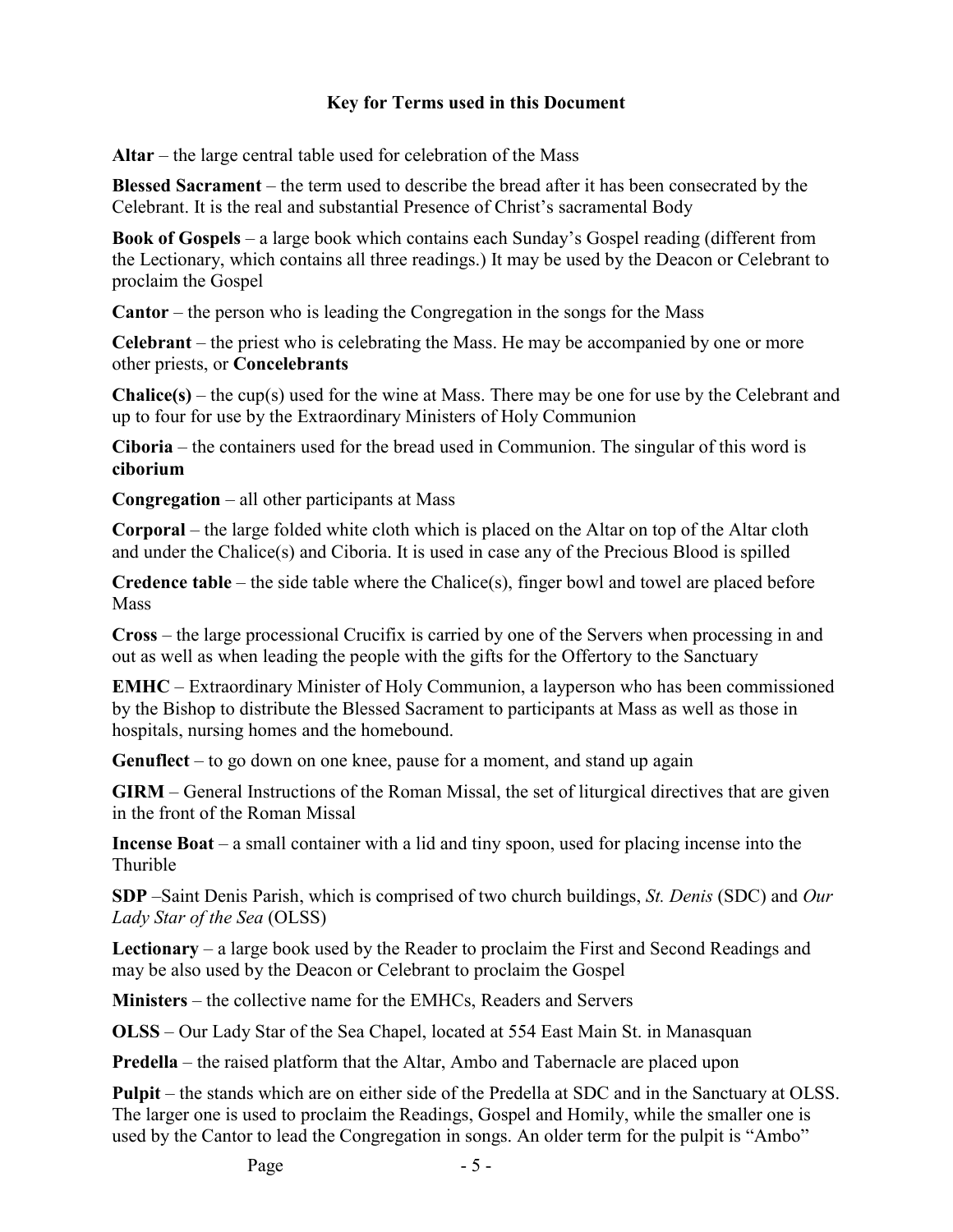**Purificator** – the white cloths used by the Celebrant and the EMHCs to clean the Chalices. They usually have a red Cross sewn into them in order to distinguish them from finger towels

**Reader** – a layperson who has been commissioned by the Pastor to proclaim the Readings at Mass. This term is often used synonymously with the word **Lector** (which is officially the installed ministry of a man preparing for ordained ministry.)

**Roman Missal** – the large red book with 5 or 6 ribbons. It is contains the prayers used by the Celebrant during Mass

**Sacrarium** – in some churches, the special sink located next to the regular sink in the Sacristy. Leading directly into the ground, it is where any of the vessels used during the Mass are to be purified. *Nothing else* is ever to be poured into this sink as it can become clogged very easily. At SDC, the sacrarium is in Sacristy; there is no sacrarium at OLSS.

**Sacristy** – the room where the sacred vessels and other items for the alter are kept Celebrant and the Ministers prepare for Mass. At SDC it is located behind the altar and at OLSS it is just inside of the main entrance

**Sanctuary** – the area in front of the pews upon which the Predella, Pulpit and Altar are placed

**Simple bow** – a slight nod of the head, with little or no movement at the waist

**SDC** – St. Denis Church, located at 90 Union Ave in Manasquan

**Precious Blood** – the term used to describe the wine after it has been consecrated by the Celebrant. It is the real and substantial Presence of Christ's sacramental Blood

**Tabernacle** – the locked container that hold the Blessed Sacrament. In SDC it is behind the celebrant's chair and at OLSS it is to the right of the altar (facing front)

**Thurible** – metal container with a lid and long chain used to hold burning charcoal and incense

**Vestry** – the room where the Celebrant and the Ministers prepare for Mass. At SDC it is located near the main entrance and at OLSS it combined with the Sacristy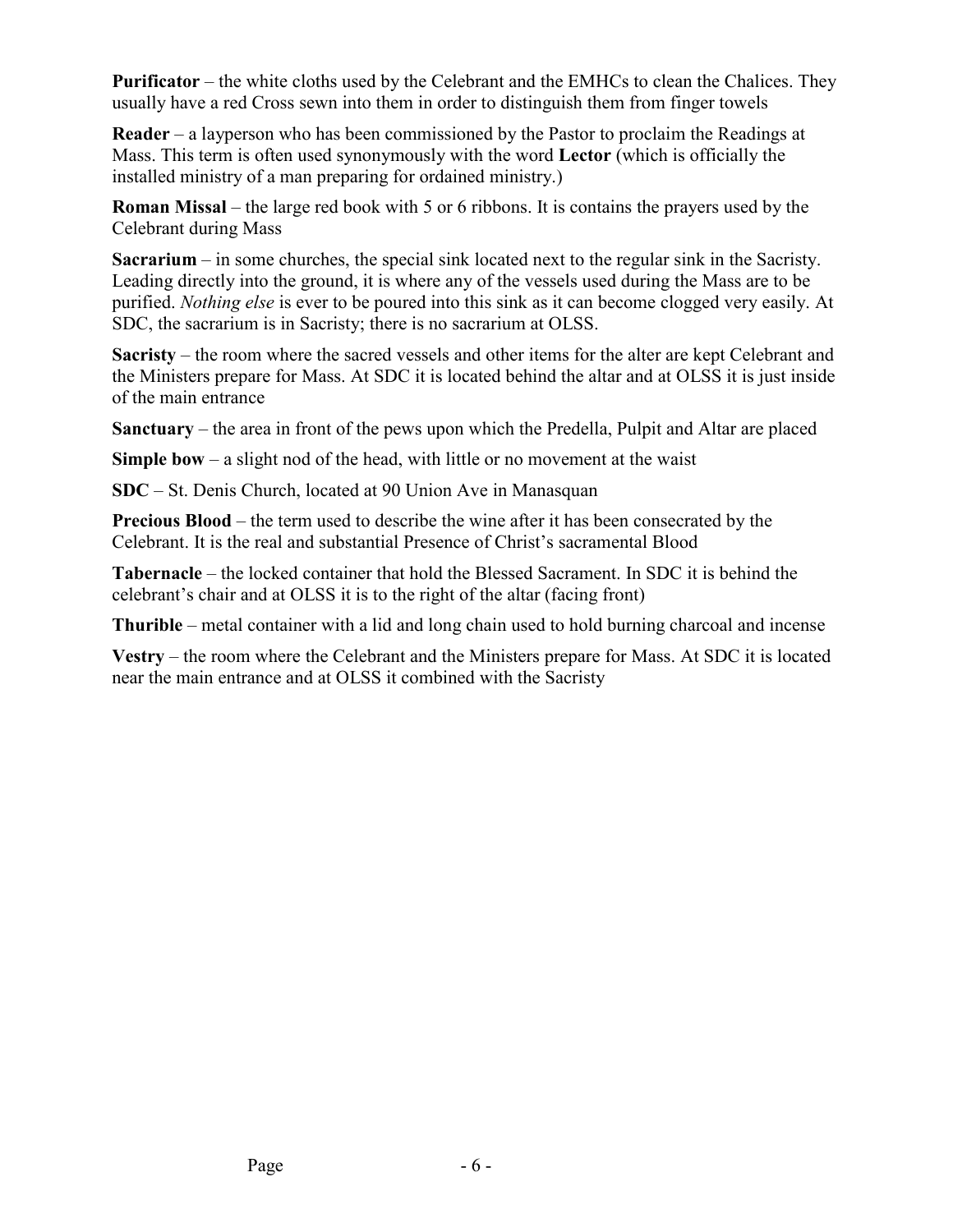# **Checklist Before Mass**

All Ministers for the Mass should **arrive** and **sign in** at the back of the church at least 10 minutes before Mass begins. Please see the Celebrant regarding any special instructions for the Mass.

*Servers* should decide who will perform which duties for the Mass:

- $\checkmark$  holding the Roman Missal for the Celebrant
- $\checkmark$  carrying the candles for the procession
- $\checkmark$  carrying the Cross for the Offertory
- $\checkmark$  bringing up the Chalices and Roman Missal to the altar after the Offertory
- $\checkmark$  ask if the Celebrant wants to purify the Chalice after Communion or wait until after Mass
- $\checkmark$  *if incense is being used*, make sure that the charcoal is lit at least 5 minutes before Mass begins.

*EMHCs* should make sure that the following preparations have been made:

- $\checkmark$  Decide who will administer the Blessed Sacrament and who will administer the Precious Blood
- $\checkmark$  Who will administer the Blessed Sacrament to the person(s) operating the video screens in the A/V room (SDC) and the Overflow room (OLSS)

*Readers* should make sure that the following preparations have been made:

- $\checkmark$  Lectionary is on the pulpit and turned to the correct first reading
- $\checkmark$  If present, that the Book of the Gospels will be carried in the procession by the Deacon. If **no Deacon** is present at the Mass, it should be placed on the Altar before the beginning of **Mass**

*Ushers* should make sure that the following preparations have been made:

- $\checkmark$  The plastic bag(s) has been prepared for the collection
- $\checkmark$  A family has been selected to present the gifts for the Offertory
- $\checkmark$  The gifts for the Offertory have been placed on the table for the gifys
- $\checkmark$  If there are any Congregants who are unable to come forward for Communion or need a low-gluten host, the Deacon and/or Celebrant are made aware of these needs
- $\checkmark$  Determine if a second collection will be taken up at the Mass.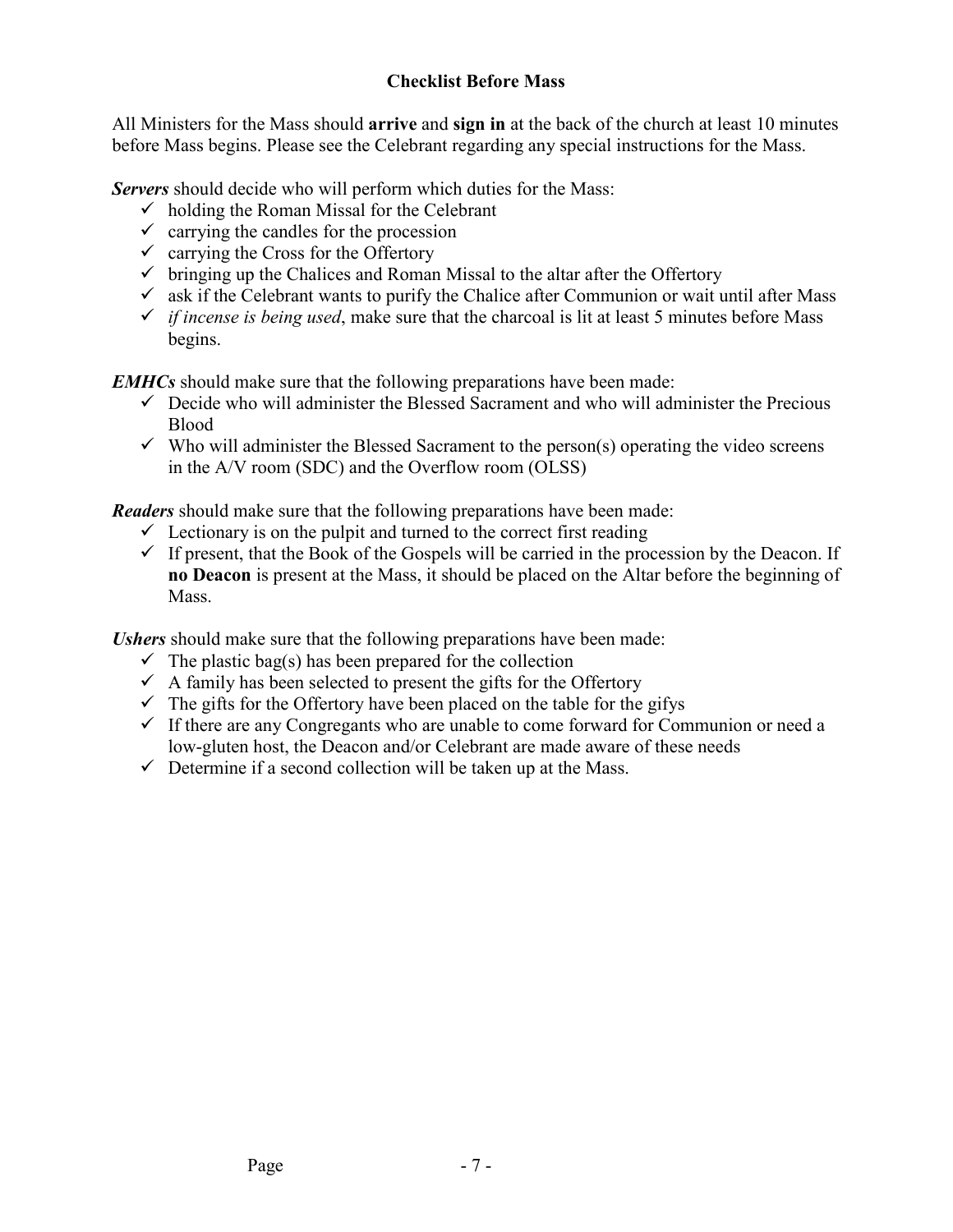#### **Entrance Rite**

When the Mass begins, the processional order is as follows:

- ♦ *[Server carrying incense, if used]*
- ♦ **Server** carrying the Cross
- ♦ **Servers** carrying the candles
- ♦ **Deacon** carrying the Book of the Gospels
- ♦ *[Concelebrant(s), if any]*
- ♦ **Celebrant** (and **Deacon** if he *is not* carrying the Book of the Gospels)
- ♦ The **Servers** wait until the introduction to the opening song has finished and the Deacon or Celebrant has given the "go-ahead" signal before they begin the procession.
- ♦ All in the procession walk to the edge of the Sanctuary. **Server(s)** carrying candles and the Cross perform a simple bow and move to place the items they are carrying in their proper holders. The **Deacon** places the Book of Gospels upright into the stand on the Altar.
	- o Customarily, the **Celebrant** will genuflect to the Blessed Sacrament, but this may vary by priest – to preserve a uniformity in worship, please do whatever the Celebrant does. After making the sign of reverence, **all** move to their places.
- ♦ The **Celebrant** will begin Mass in the usual way. At the words "Let us pray," the **Server** who will hold the Roman Missal comes forward with the book, holding it until the Congregation replies "Amen" and the **Server** takes the Roman Missal back. **All** return to their places and sit.

# **Liturgy of the Word**

- ♦ After the Congregation has sat down, the **Reader** comes forward, moving directly from their seat to the Pulpit, with a simple bow to the Altar before entering the Sanctuary.
- ♦ The **Reader** proclaims the First Reading, starting with the words "*A reading from…*" and ending with "*The Word of the Lord.*" After the Congregation says "Thanks be to God" the **Reader** steps back from the Pulpit and stands (or sits if a chair is available) during the Responsorial Psalm.
- ♦ After the Responsorial Psalm, the **Reader** proclaims the Second Reading, starting with the words "*A reading from…*" and ending with "*The Word of the Lord.*" After the Congregation says "Thanks be to God" the **Reader** removes the Lectionary from the Pulpit, places it into the shelf space on the side of the pulpit and returns to their place in the Congregation.
- ♦ After the Gospel, the Homily and the Profession of Faith have been proclaimed, the **Deacon** or **Celebrant** will offer the Universal Prayer (also called the General Intercessions, Universal Prayer or Prayer of the Faithful.)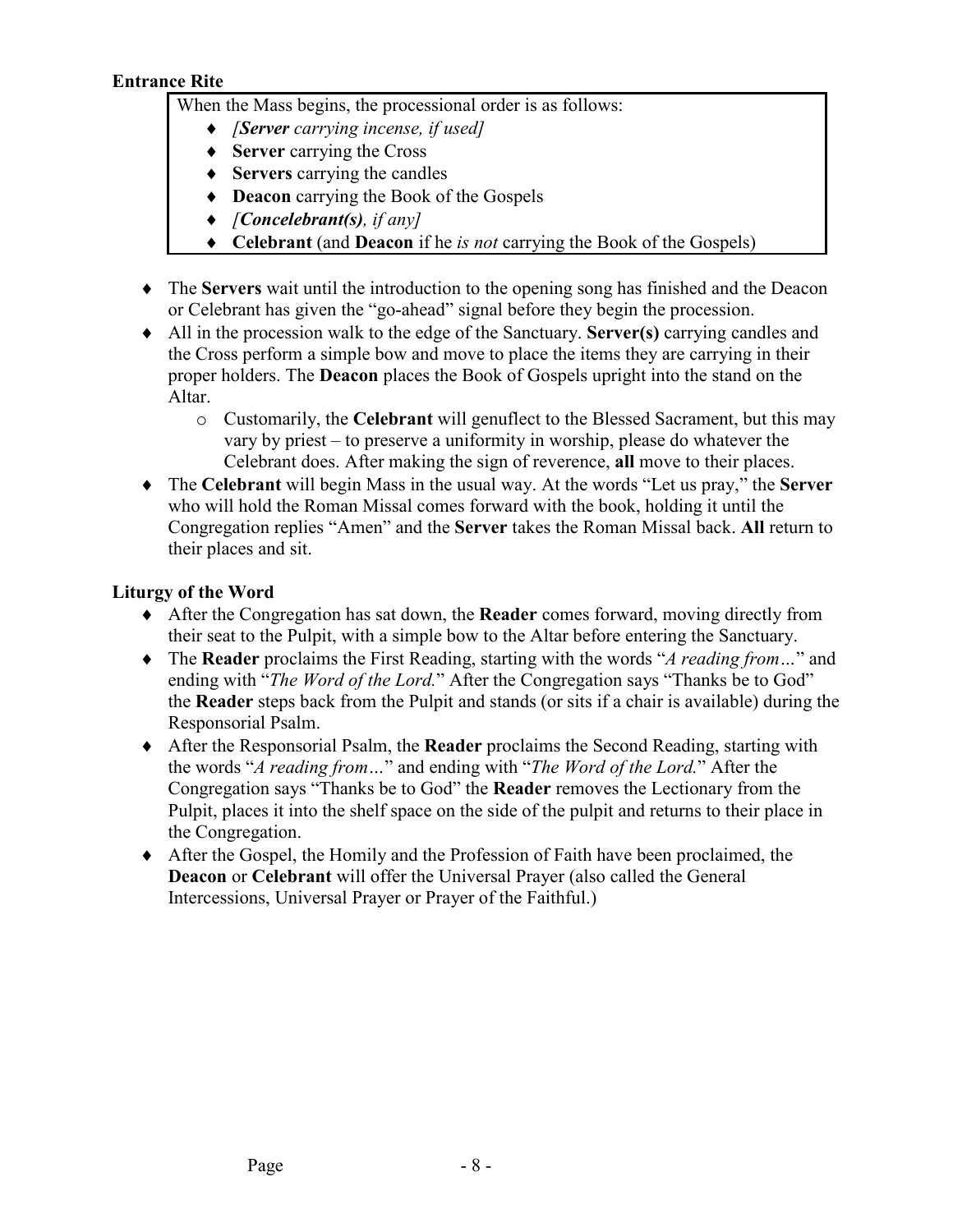#### **Liturgy of the Eucharist**

- ♦ When the Congregation sits, the **Servers** who will bring the Chalices to the Altar go to the Credence table and carry the main Chalice, followed by all of the other Chalices, the Corporals and the Roman Missal to the Deacon or Priest who is preparing the Altar. The **Servers** then return to their places and sit. Meanwhile, the **Ushers** will take up the collection and prepare the family who will bring the gifts forward. After the collection has been completed, *at least two* of the **Ushers** are to ensure that the collection is sealed and has been put into the safe place in the vestry.
- ♦ When the **Celebrant** stands up to collect the gifts, two **Servers** will proceed to the Sanctuary and wait on either side of the **Celebrant**, while the other **Server** goes to the credence table. He will take the gifts and give them to the **Deacon** who in turn will give them to the **Servers**. The **Servers** will then move to the Altar and place them on the altar (remove the tops from the Ciboria after they have been placed on the Altar.) The **Servers** will then return to the Credence table. While the **Celebrant** is saying the prayer over the bread, one **Server** takes the water and brings it to the **Deacon**, who will mix a small amount with the wine. The **Deacon** will give the water back to the **Server**, who then returns to the Credence table.

*[If incense will be used, one Server will take the Thurible, go to the Celebrant and open the Thurible. The other Server will take the Incense Boat and give it to the Celebrant. The Celebrant will place a little incense into the Thurible and will silently bless it. He will then return the Incense Boat to the Server. The Server holding the Thurible will close it and give it to the Celebrant. Both Servers will then step back. The Celebrant will incense the gifts, the altar and may also incense the Congregation. Once the Celebrant has finished with the Thurible, he will give it to the Server, who will return it to its stand.]*

- ♦ One **Server** will get the water for washing and the water bowl, while the other **Server**  takes the finger towel. They wait until the **Celebrant** bows and begins to walk to the side of the Altar. One **Server** will pour water on the **Celebrant's** fingers and the other **Server** will give the finger towel to the **Celebrant**. After the **Celebrant** has given to finger towel back to the **Server**, both **Servers** return to the Credence table, place their items back, and proceed to their chairs.
- ♦ The **Servers**, **Readers** and **EMHCs** will perform the same actions as the Congregation during the Eucharistic Prayer (e.g. standing, kneeling, singing, etc.), the Our Father and the Sign of Peace.
- ♦ As the "Lamb of God" begins, the **EMHCs** and **Servers** begin to move towards the Altar. The **EMHCs** line up to one side of the Altar and the **Servers** will line up on the other side.
	- o The line-up order of **EMHCs,** from closest to the edge of the Predella moving towards the celebrant's chair:
		- the **EMHC** closest to edge of Predella will receive the Precious Blood, proceeding to the furthest station in back (location *B4* in Appendix A);
		- the next two **EMHCs** receiving the Blessed Sacrament for the back stations (locations *S4* and *S3*);
		- the remaining Precious Blood station in back (location *B3*);
		- the Precious Blood station by the choir (location *B2*) and the Precious Blood Station on the street side (location *B1*).
		- - *If there is no Deacon at the Mass,* the remaining **EMHC** will receive the Blessed Sacrament station next to the **Celebrant** (location *S2*).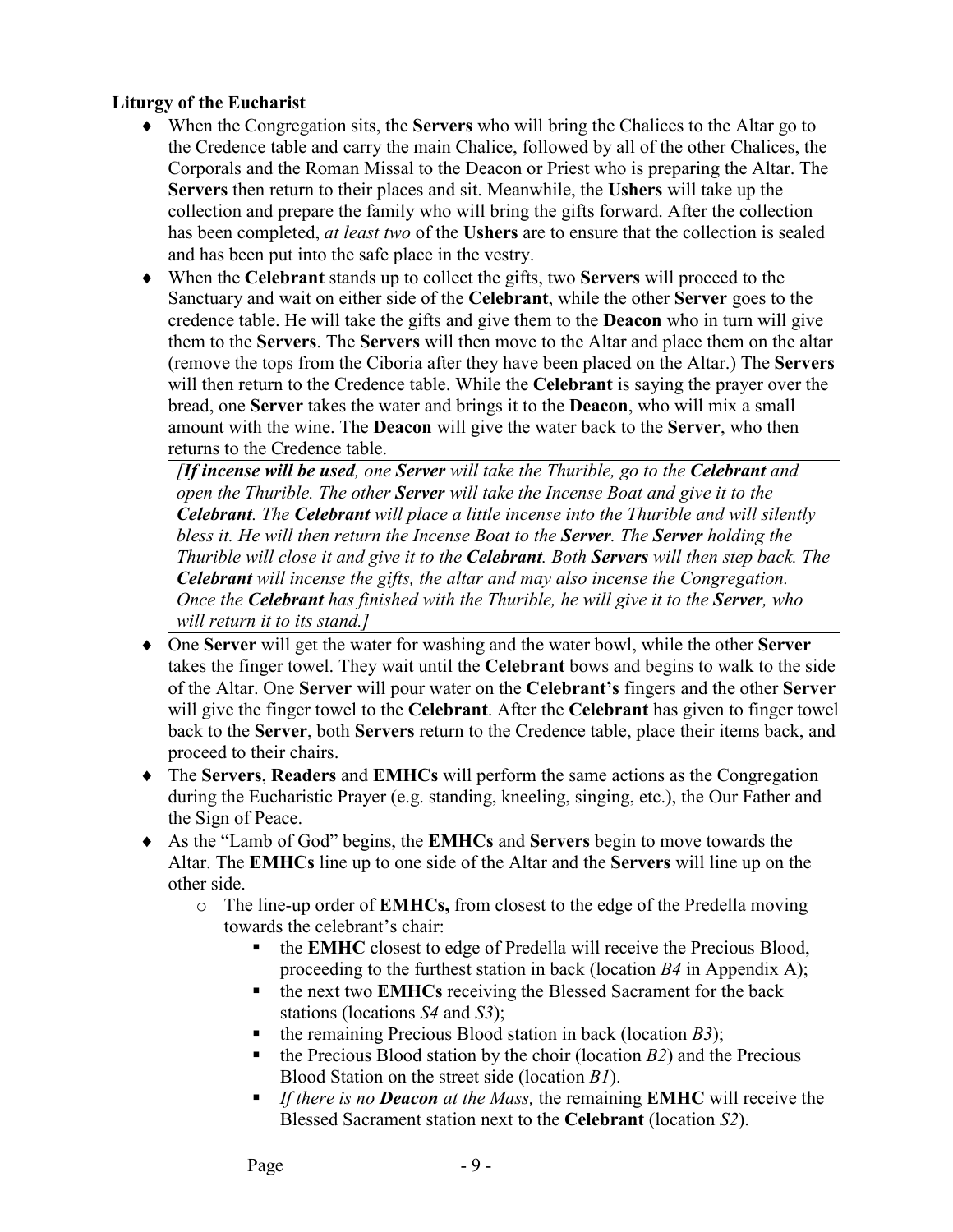- ♦ After the **Celebrant**, **Concelebrants** and **Deacon** (if present) have received Communion, they will administer Communion to all standing in the Predella, Blessed Sacrament first, Precious Blood second. The **EMHCs** will proceed to their assigned stations (*see Appendix A*) while the **Servers** return to their places. When distributing Communion, all Ministers are to use the formula, "The Body of Christ" or "The Blood of Christ."
- ♦ When Communion has completed, the *EMHCs with Precious Blood* will remain at their stations to consume any Precious Blood that remains in their Chalice (if they are unwilling to do so, they may ask one of the other EMHCs, the Deacon or Celebrant to consume the Precious Blood at the Credence table) and return to their seats. The *EMHCs with the Blessed Sacrament* will proceed to the Altar, give their Ciborium to the Deacon or Celebrant and return to their seats (if there are several Ciboria, the Deacon or Celebrant may request one of the EMHCs to assist with bringing them to the Tabernacle.)
- ♦ If the **Deacon** or **Celebrant** wishes to purify the Chalice immediately after Communion, *either at the Altar or at the Credence table*, one **Server** may bring the water to the Altar and then return to the Credence table after the **Deacon** or **Celebrant** has given the water back, or will remain at the Credence table to assist the **Deacon** or **Celebrant** as needed. When the **Deacon** or **Celebrant** has finished purifying and/or re-assembling the Chalice, one **Server** goes to the Altar, takes the Chalice back to the Credence table, then returns to their seat.

#### **Concluding Rite**

- ♦ Once the Congregation has been seated and a few moments have been allowed for private reflection, the announcements (if any) are said by the **Deacon** or **Celebrant**.
- ♦ When the **Celebrant** stands and says, "Let us pray," the **Server** who will hold the Roman Missal comes forward and takes it from the **Celebrant**. The **Celebrant** will say the closing prayer. If there is a final blessing, the **Celebrant** will indicate that the **Server** is to remain standing in place and holding the Roman Missal until the **Celebrant** takes the Roman Missal back.
- ♦ When the **Celebrant** or the **Deacon** says the dismissal (i.e. "The Mass is ended"), the **Server** carrying the Cross retrieves it and the other **Servers** move to the edge of the Sanctuary and wait for the **Celebrant** and **Deacon** to take their places. *Neither the Book of Gospels nor the Lectionary are to be carried out in the Recessional.*
- ♦ Whether the **Celebrant** bows or genuflects, **all Ministers** perform the same action (except for those Ministers who are carrying an item, who only perform a simple bow.)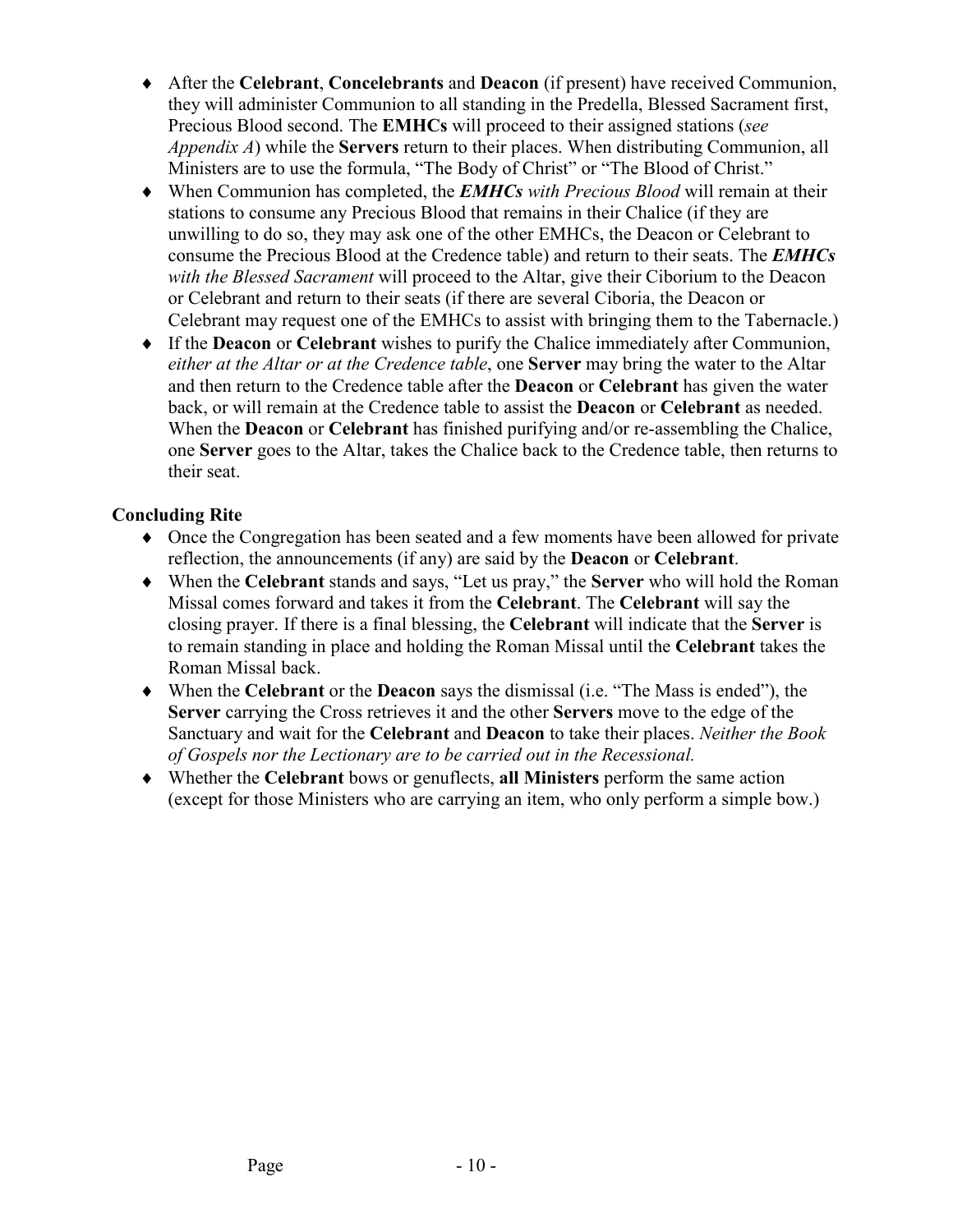#### **Checklist After Mass**

*Servers* should:

- $\checkmark$  Make sure that anything that they carried in and out of Mass (Cross, Candles, Incense, etc.) has been put away properly. The sacred vessels (Chalice and Ciboria) are not to be put away until after they have been purified by the Deacon or Celebrant, if they were not purified during Mass
- $\checkmark$  Make sure that the vestments they used during Mass have been properly placed on a hanger and stored on the vestment rack.

# *EMHCs* should:

 $\checkmark$  If at the last Mass for the day, ensure that the Tabernacle key has been returned to the Sacristy and placed in the cabinet with the Chalices.

*Ushers* should:

- $\checkmark$  Do a general clean-up of the Church, picking up papers from the pews and ensuring that the windows are closed.
- $\checkmark$  Check that the collection has been locked securely in the safe.

*Readers* should:

- $\checkmark$  Make sure that the Book of Gospels from the Pulpit and has either been placed in the Vestry
- $\checkmark$  Replace the Lectionary on the Pulpit turned to the proper first reading for the next scheduled Mass.

*All* should:

 $\checkmark$  Take a quick look in the Vestry, Sacristy and Sanctuary. If anything has been moved out of place or something has been forgotten by a Minister, please take the initiative to put it away properly.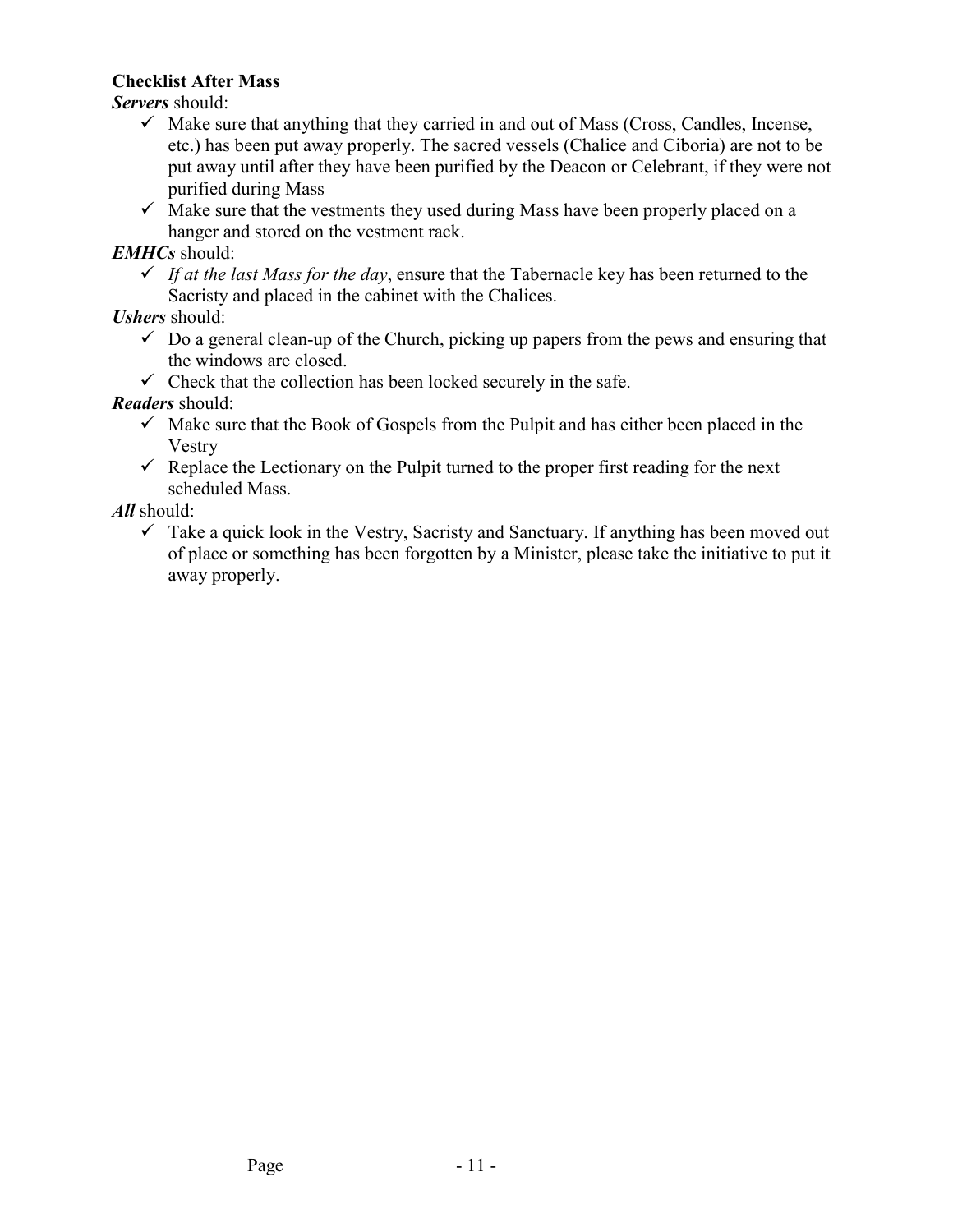### **Frequently Asked Questions**

#### **When should Ministers bow and when should they genuflect?**

Typically, one should make a sign of reverence whenever approaching the Sanctuary, as it symbolizes that they are approaching in a special way the throne of God. One should *genuflect* when approaching the Blessed Sacrament at the beginning and at the end of Mass and should *bow* at other times during the Mass. In order to maintain consistency amongst the Ministers, please try to follow the example of the Celebrant (who may bow at the beginning and end of Mass due to physical infirmity.) This also means that servers only need to bow/genuflect at the beginning and end of Mass, not every time they cross in front of the Altar/Tabernacle. Also, while it is certainly permissible Readers and EMHCs to use the ramp behind the Altar when approaching to exercise their ministry (particularly if physical need requires it), it is *not* required to use it; ministers may approach and exit using the most expedient and reverent route.

#### **I'm a Minister of the Precious Blood and I can't consume any of it due to medications I am taking (or other reason.) What do I do?**

There are two options in this case. The first is to ask one of the other Ministers to consume any of the Precious Blood. The second is to go directly to the Sacristry after Communion and leave it on the counter for consumption by the Deacon or Celebrant after Mass (please let them know that it is there as soon as possible.)

#### **I'm an EMHC and when I am distribute Communion at Mass I like to be more personal by including the person's name (e.g. "John, the Body of Christ.") Is this OK?**

When we come forward to receive Jesus in the Eucharist we are all equally welcome to this precious gift. People that are *not* referred to by name when offered the Blessed Sacrament or the Precious Blood may feel as if they are "inferior" because they are not addressed the same. So the rule of thumb is, unless you can refer to everyone who comes to you by his/her name – and there may be such occasions, such as small group Masses or situations where name tags are worn – you should not refer to anyone by name when distributing Communion.

#### **While administering the Blessed Sacrament/the Precious Blood during Mass, someone drops the host or spills the cup. What do I do?**

*If either the EMHC or a communicant drops a consecrated host*, simply pick it up and place it in the palm of your hand that is not being used to distribute Communion. You may either consume it yourself when Communion has completed or – particularly if it fell after being placed in someone's mouth – bring it back with you to the Tabernacle after Communion and let the Deacon or Celebrant know about it so that it can be disposed of properly. *If a Chalice is spilled*, immediately open the Purificator completely, place it over the spill (so that no one steps in the spilled Precious Blood) and go to the Sacristy to get more Purificators (*not* paper towels) to properly cover the spill. Notify the Deacon or Celebrant immediately so that it can be properly cleaned up after Mass.

#### **After Communion is finished, should the EMHCs purify the chalices?**

In 2006 Pope Benedict XVI chose *not* to renew the indult which permitted EMHCs to purify the chalices and ciboria used at Mass (c.f. *Congregation for Divine Worship and the Discipline of the Sacraments, Prot. n. 468/05/L* Rome, 12 October 2006). Since then, only deacons and priests are permitted to purify after Communion. When you are placing the chalice on the credence table, you may put the purificator flat over the chalice or directly on the credence table (please consume any of the Precious Blood remaining in your chalice, if you are able).